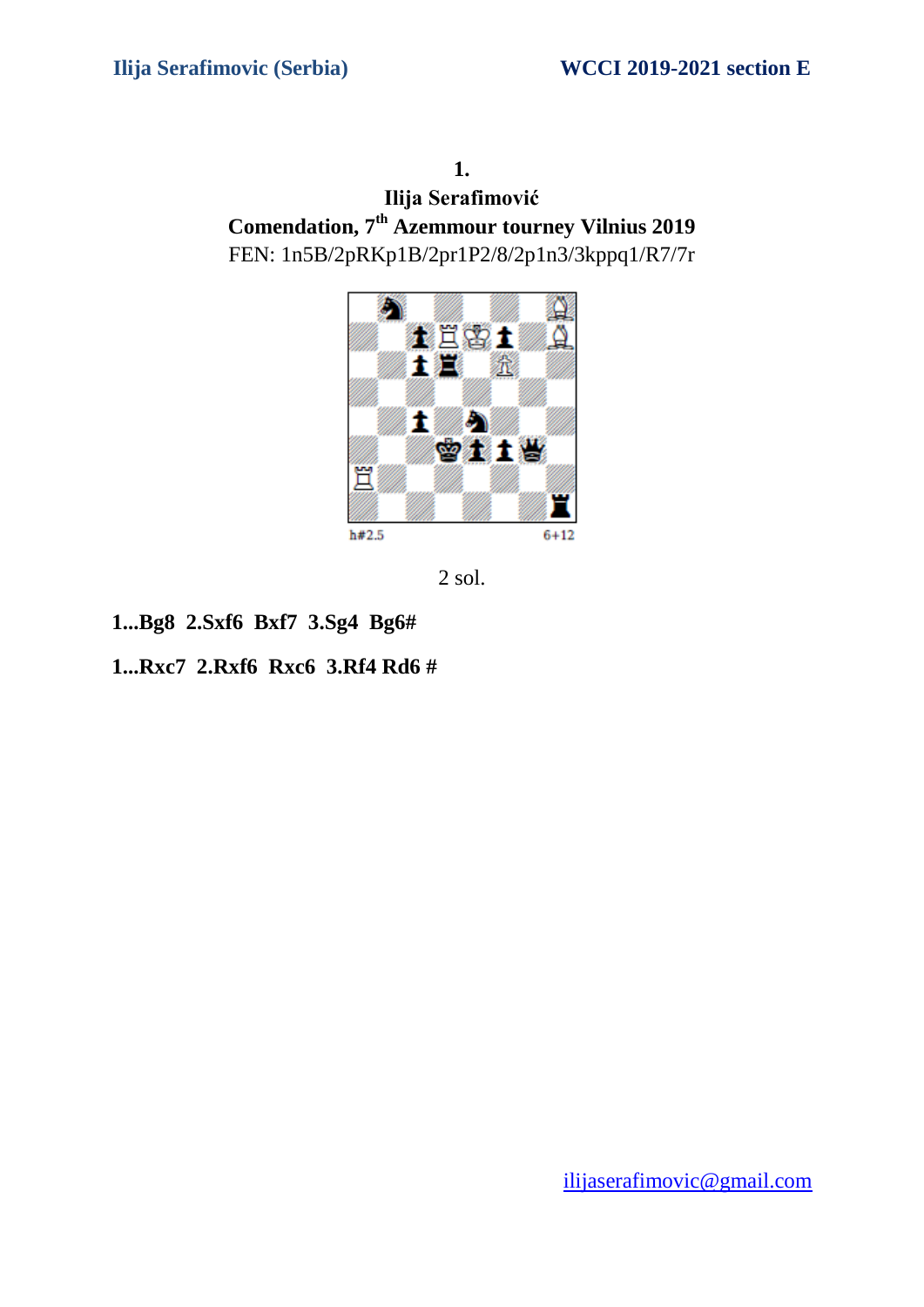# **Ilija Serafimović 1 st Place, 4 th YCCC 2019, Section h#2 Twin a)**

FEN: 3r3b/4n3/4R1p1/1p2N3/4k3/1P2p3/8/K2B1r2



2 sol.

**1.Rf6 Sd3+ 2.Kf5 Re5# 1.Rd4 Sc4+ 2.Kd3 Rxe3#**

**Twin b)**  FEN: 3r3B/4N3/4R1p1/1p2n3/4k3/1P2p3/8/K2b1r2



2 sol.

**1.Rf3 Rd6 2.Sd7 Rd4# 1.Rd3 Rxg6 2.Sf3 Rg4#**

*In the first twin black roots unpining wS and creating self-blocks, in the second twin one bR creates self-block while the line of other bR is cut for mate*

*4 th YCCC theme: After changing colour (not nature) of one or more pieces there is another problem (twin) with a different solution.*

[ilijaserafimovic@gmail.com](mailto:ilijaserafimovic@gmail.com)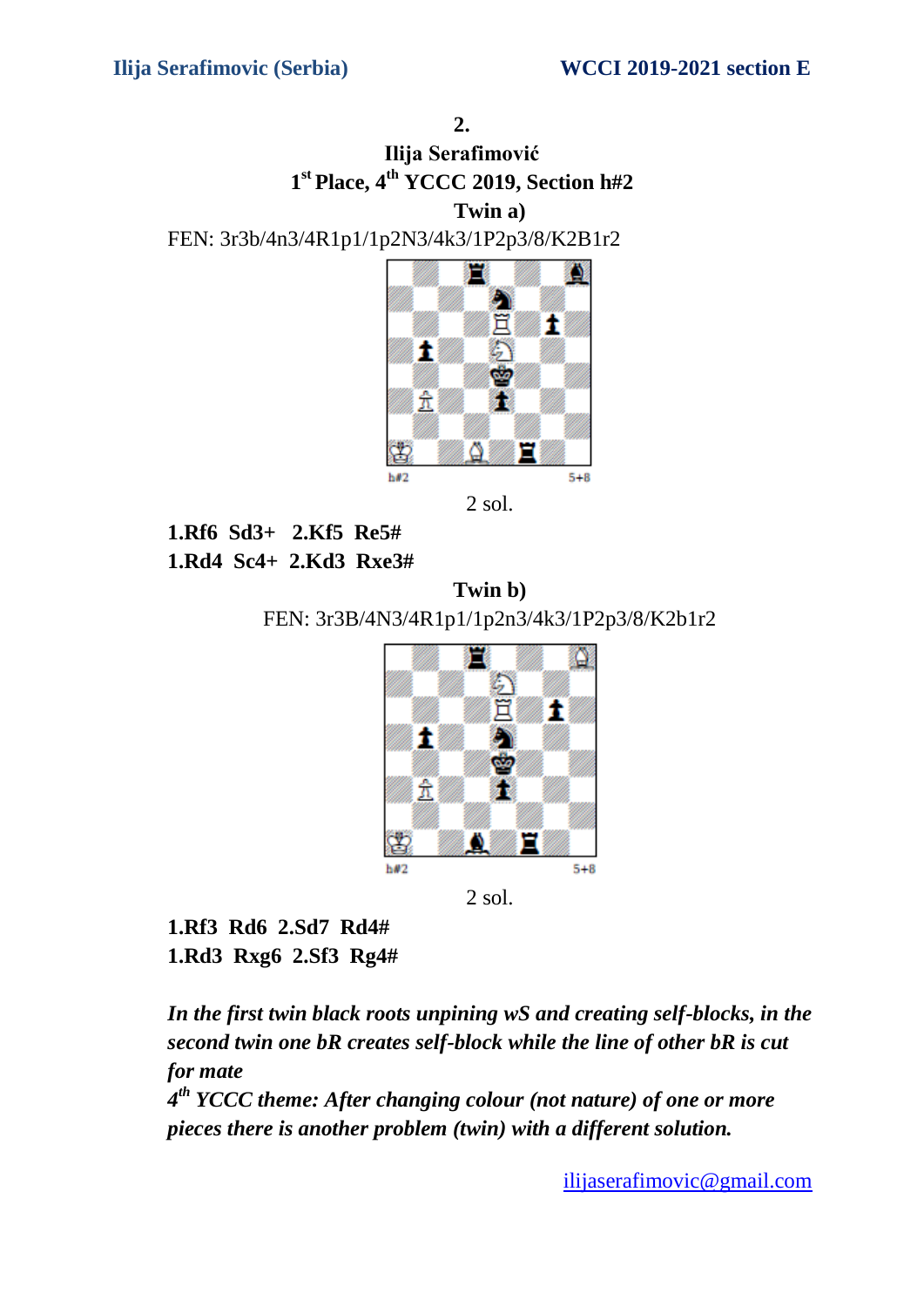**3. Ilija Serafimović (Serbia) 2 nd Place, TT-231, 2019**  FEN: 8/7p/p1P1P3/4NP2/2PNk3/1p1nbr2/1pp2r2/6K1



**2 sol.**

**1.c1=S Sf7 2.Se5 Se2 3.Scd3 Sd6 #**

**1.c1=B Sb5 2.Bd4 Sg6 3.Bce3 Sd6 #**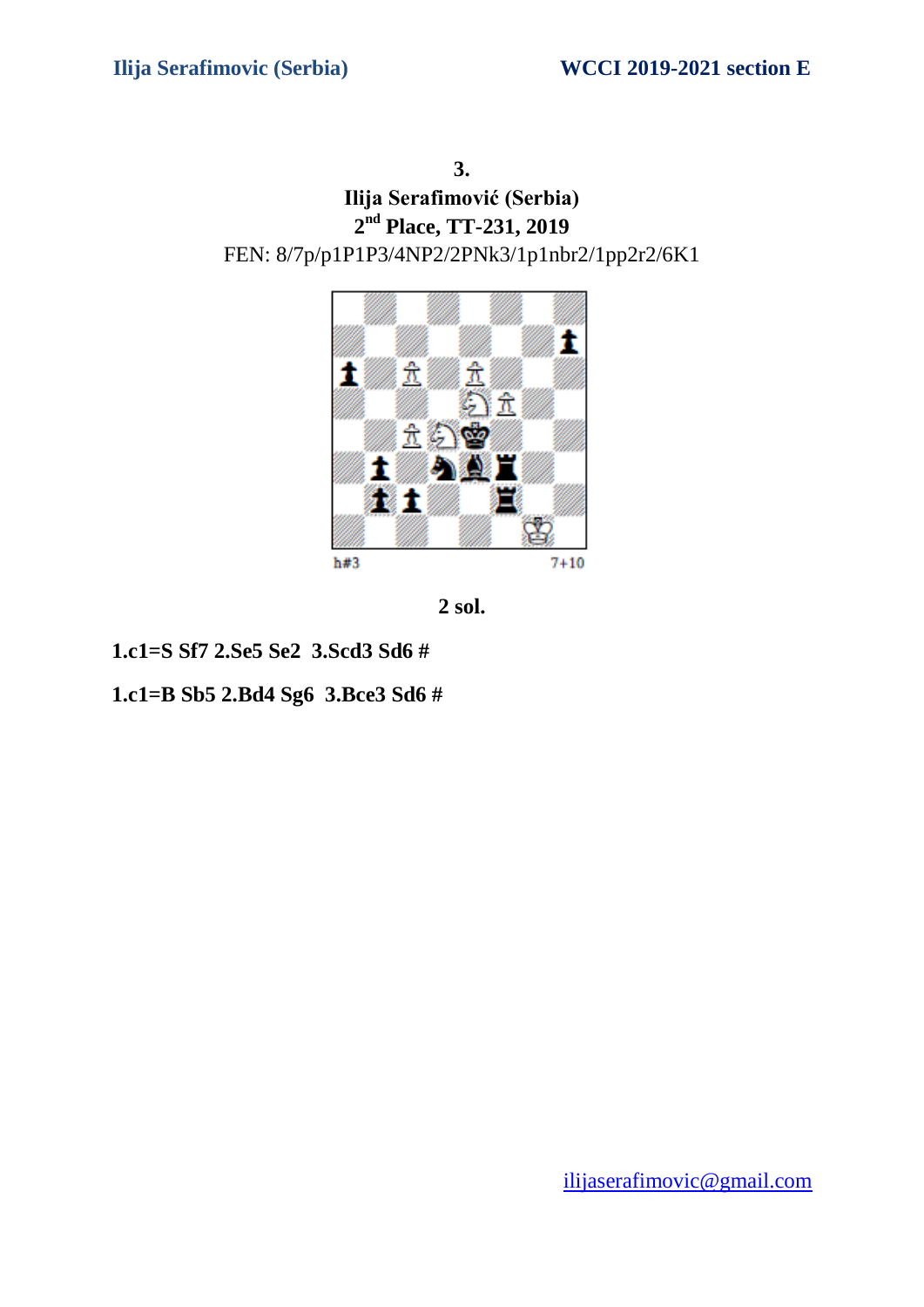# **Ilija Serafimović (Serbia) 3 rd -4 th Comondation, Московский конкурс 2020**

FEN: 4NnBQ/2qp4/2k5/5P2/2rp4/3N4/8/1K4n1





**1.Sg6**(Sf~?) **Sd6**(S~?) **2.Kxd6 Qf6 #**

**1.Se2**(Sg~?) **Bd5 +**(B~?) **2.Kxd5 Qh1 #**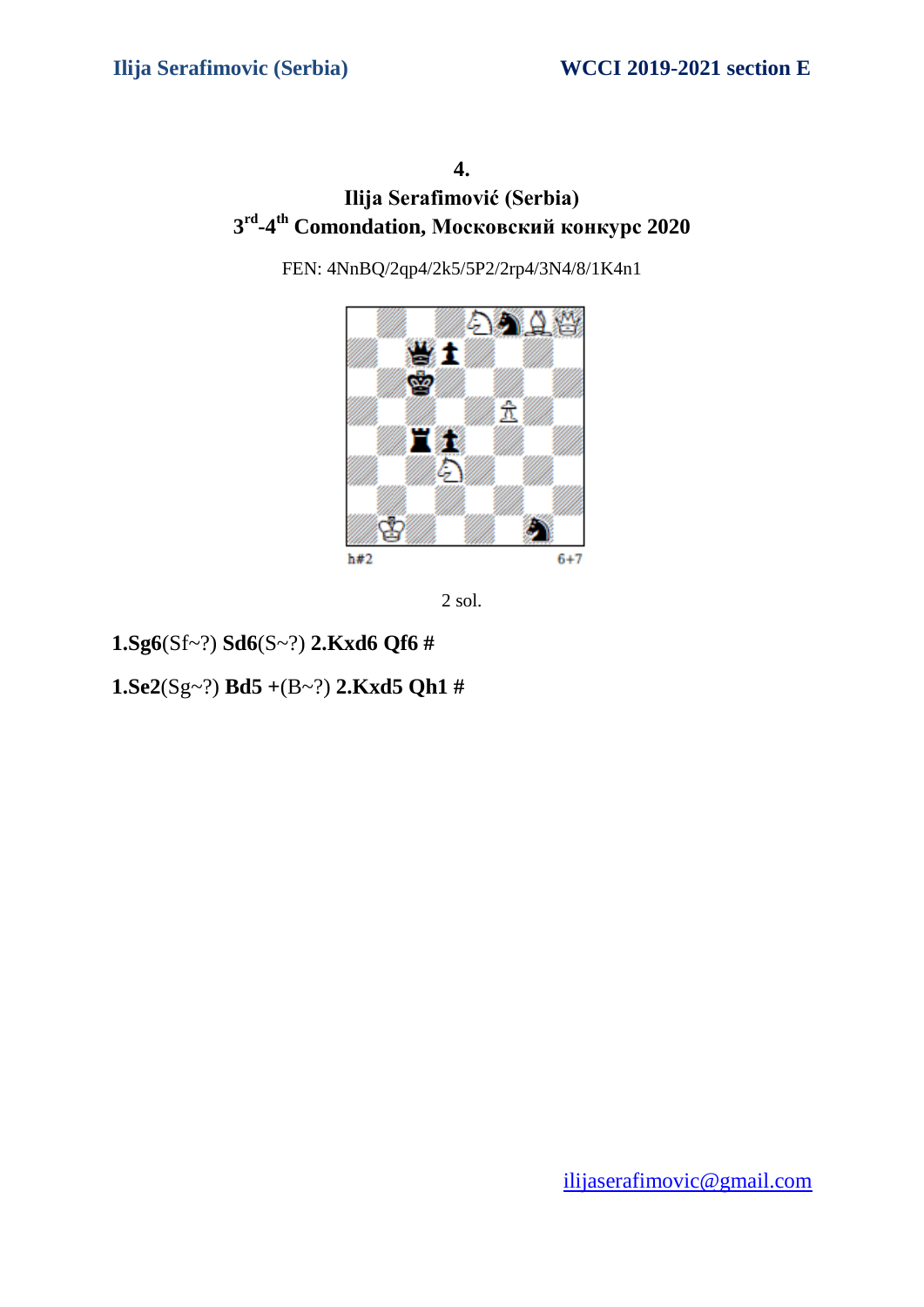# **Ilija Serafimović 1st Place, MRoland70 & RVieira60 JTy, 2021.**

FEN: 8/3p4/R7/2ppk3/2r2p2/2P1n1P1/7b/1bK1Q1rq





**1.Be4 Qf1 2.Sd1 Qxf4 #**

## **1.Re4 Qd1 2.Sf1 Qh5 #**

*In the initial position, both WQ and BS are pinned, and BS is pinned by WQ. In the end, BS unipns WQ.*

*Real effect of first black moves: line closing*

*Illusory effect of first black moves: unpinn*